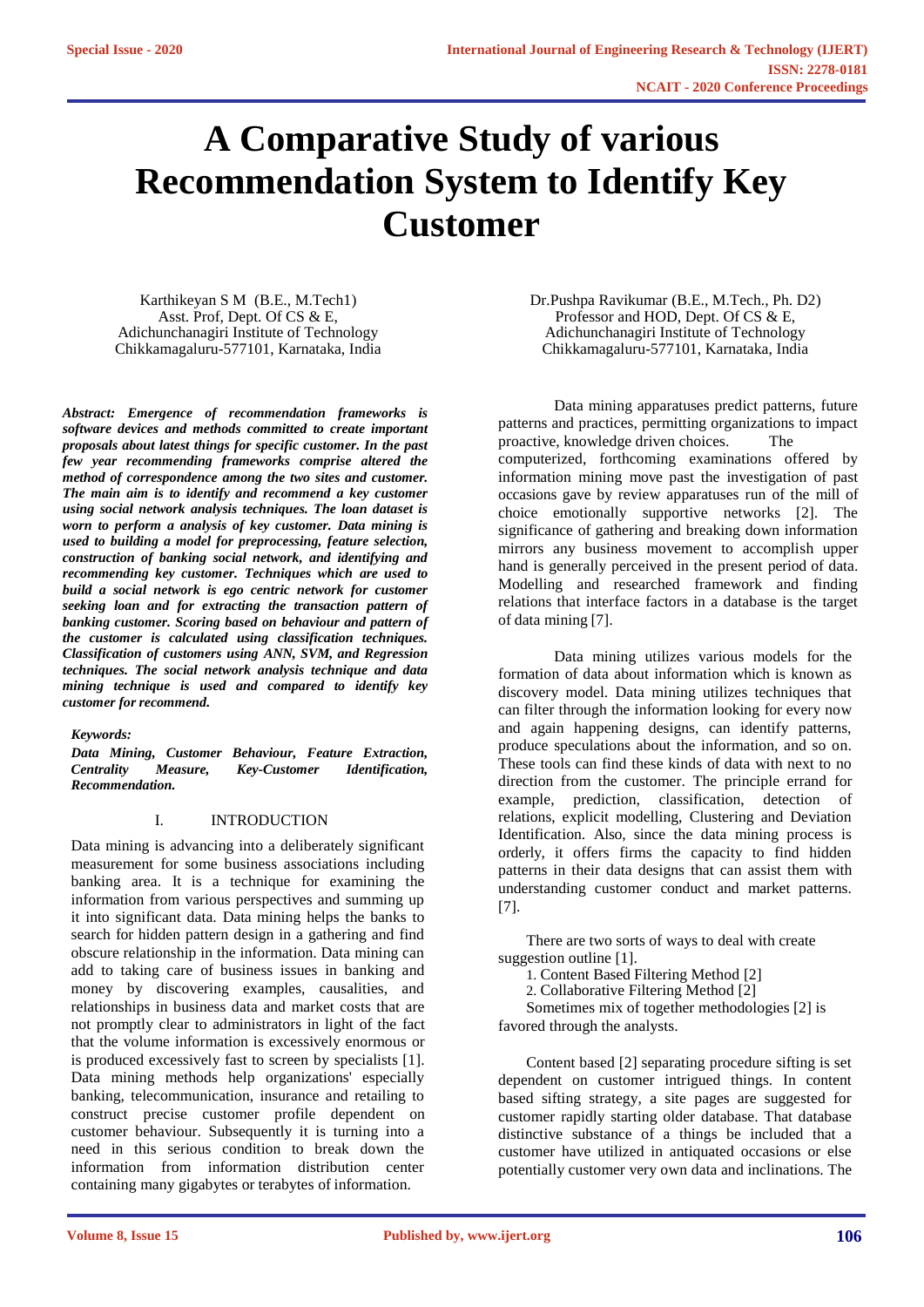customer information records can be developed by utilizing reactions to questions, thing evaluations, or the customer route data to gather the customer inclinations and interests. Utilizing this strategy, proposal should exist possible for the most part from the accessible information bottom and history experience of a site guest. The detriment of a technique is, not a occasions customer present their appraisals appropriately in favor of a site or site page [2].

In community separating move toward, [3] website page are prescribed to specific customer when further comparable sort of a customer additionally favors those page. Intended for instance, it might be a characterized because customers have comparative evaluation of site page otherwise site or customer having associated route conduct.

A community oriented sift framework gathers all data about customer enthusiasm on site from the web server/database in addition to ascertain the similitude in the middle of the customers intrigue. Customer include comparative qualities resolve to be classified in the direction of a similar gathering. The strategy had two inconveniences: i) Sparsity [4] ii) Scalability [5]. Suggestion frameworks utilizing community sifting way to deal with discover the area for the most part require outstandingly long calculation occasion that develops straightly with both a quantity of a customer and quantity of items or else website page.

# II. RELATED WORK

Bamshad [6] have projected another calculation dependent on network use mining called profile aggregations. Within that calculation clustering is done on a database concerning relative sort of exchanges and furthermore online visit bunching is applied to a expect the comparative page in every exchange.

Yoon Ho Cho [7] have utilized choice hierarchy enlistment strategy, affiliation regulation mining calculations and information ware housing advancements to a take care of a issue of sparsity and adaptability in a community oriented sorting out method. As a result of that new half breed strategy has better the effectiveness of a community oriented separating come near by utilizing network utilization mining. Creators have utilized network logs as database to locate successive examples utilizing apriori calculation. Furthermore is used to group the customer creator use decision tree enlistment strategy.

Olfa Nasraoui [8] proposed fluffy estimation thinking technique on astute web suggestion framework. They have removed the client profile utilizing utilized web utilization mining and furthermore they apply bunching strategy for gathering the customer data on customer database. For grouping they have utilized various leveled unaided bunching strategy. Furthermore, for proposal they have utilized Fluffy estimate thinking

#### strategies.

Magdalini Eirinaki [9] have anticipated a bunching technique to a deliver better and fast suggestions to the end of a customer. Designed for grouping they utilized semantically by a intelligible bunches. Likewise designed for proposal they make use of Area metaphysics which ever depends on a catchphrases detached from a web substance.

Feng Hsu Wanga [10] have utilized bunching in addition to affiliation imperative mining utilizing network use digging for improved suggestion. Designed for bunching they have utilized various leveled bisect mediods.

Baoyao Zhou [11] proposed consecutive example digging strategy for anticipating the following site page. In the second step they used model base sifting strategy, which stores a consecutive network get to designs, in addition to furthermore helpful for a customer design coordinating and suggestion rules age.

Samadhi et al [12] have utilized Web use digging methods for deciding the enthusiasm of "comparable" customers. Creators separate it interested in two primary parts

i)Offline: This part of a creators use Information preprocessing, Example Revelation plus Example Examination strategies.

ii)Online: This part coordinate a current customer profile to a total utilization profile is finished. For this reason utilize various proposals methods. This work help for civilizing suggestion framework excellence, utilize dynamic customer search design which is correlation of various dynamic customers search design.

Haibo Liu [13] work utilized a information structures, for example, Intrigue Lattice, Customer Intrigue Framework, Class- Intrigue Network and Continuous Way Grid for proposal and personalization of sites dependent on the customer intrigue. On account of that item proposal is created based on customer intrigue.

Florent Garcin[14] have used setting ranking method for better proposal of information and story. Using framework gives improved proposal based on a customer's advantage. On account of with the purpose of improved forecast exactness and a proposal quality.

# III. COLLABORATIVE FILTERING TECHNIQUE

In a proposal framework Community leaning separating procedure assumes significant job. It utilizes just the score information diagonally enormous dataset. Collaborative filtering various customer score 'N' things or contain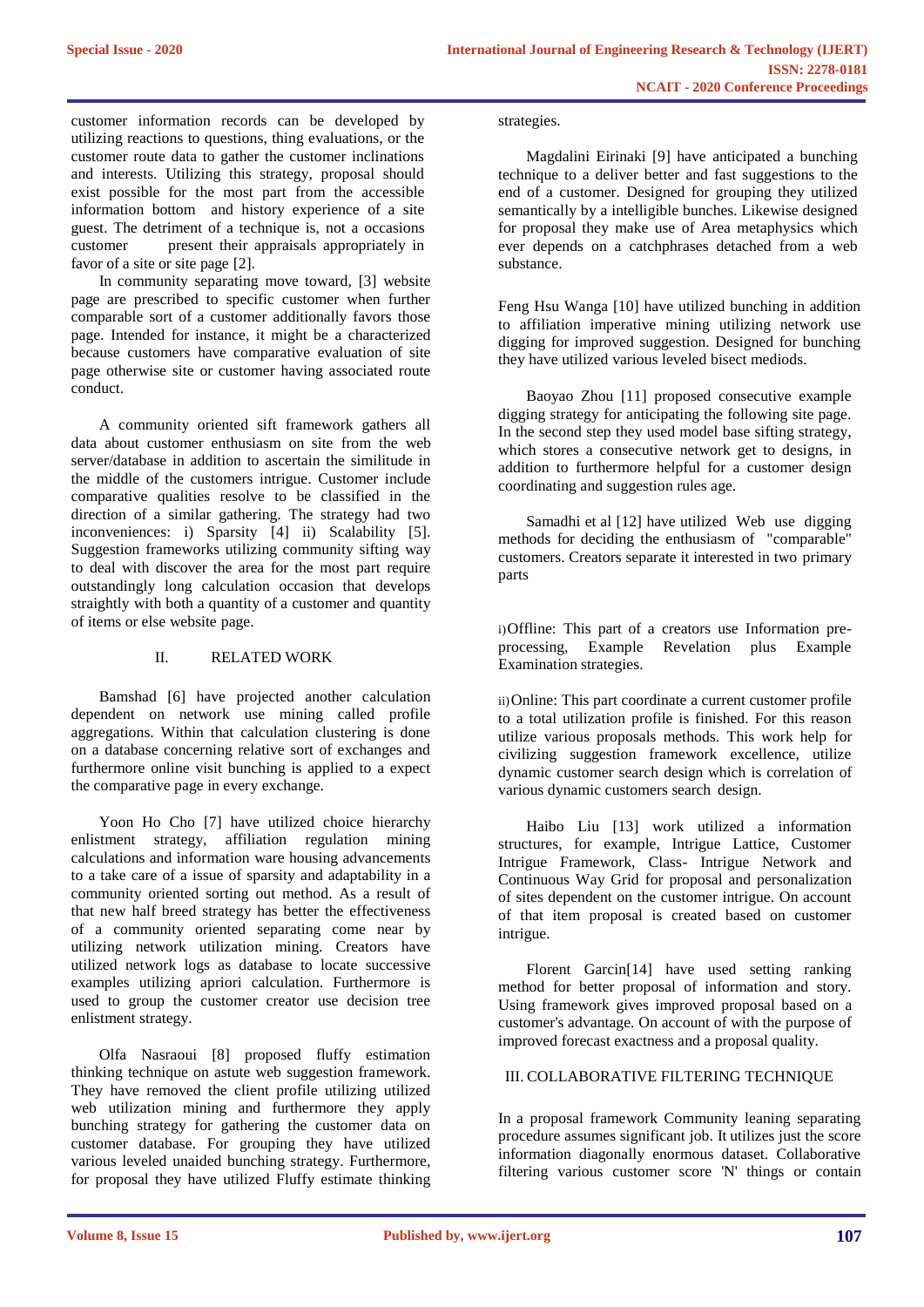comparable practices as a result CF resolve rate otherwise follow up on top of different things likewise. Collaborative filtering method utilizes effectively accessible data from log servers identified with things/customer enthusiasm

to foresee things/customer enthusiasm to various dynamic customers which may like dynamic customer. [1] It deals with the increasing number of customer and things, to make a successful acclamation in a brief timeframe period and furthermore to manage different issues like virus star issue, synonymy, and information clamor, CF calculations must arrangement with exceptionally meager information. Essentially CF procedures are separated in three sections:

- Memory Based Collaborative Filtering Technique
- Model Based Collaborative Filtering Technique
- Hybrid Recommendation Technique

## *A. Memory Based Collaborative Filtering Technique*

It utilizes finished dataset identified with customer thing dataset. It has portray by breeze memory based CF calculations by and huge use ranking grid to store customer thing catalog to produce suggestion. For the most part in memory base communitarian separating strategy use fellow citizen thing dataset to discover a enthusiasm of the customer, it use in future of every one evaluations by alluding to a customer otherwise things whose appraisals are like the additional customer.

# *B. Model Based Collaborative Filtering Technique*

The disadvantage of this filtering is it utilize total datasets identified with customer thing datasets and on account of that this framework isn't fill in as quick as other community oriented framework and furthermore happens adaptability issue when create constant sections in suggestions framework catalog. To strike those issues, model based suggestion frameworks be presented by analysts. It proposes the frameworks utilize a little datasets call as model.

The configuration utilizing removing a few data from a enormous catalog identified with specific boundary/property and utilizations this model each time without utilizing tremendous database, due to that models speeds up and versatility of proposal framework.

The structure and progress of models grant the framework to perceive fairly complex examples dependent on the preparation information, and afterward issue proposals for the community oriented separating errands for testing information or genuine information, in light of a fitted model. This filter calculation incorporates Bayesian model, bunch base CF and relapse based technique to tackle a weaknesses of memory based calculations.

#### C. Hybrid recommendation technique

Presently a day's half and half community oriented separating is progressively famous on the grounds that it improves nature of site page suggestion or customer intrigue proposal. Crossover Community oriented Separating frameworks consolidate Shared Sifting with other proposal procedures, to improve expectations or suggestions of site pages to new customers [7][14]. The crossover proposal strategies are essentially separated addicted to two sections in first segment that incorporate every part of preprocessing techniques and second stage that incorporates every standard verdict. In light of with the intention of cross breed suggestion framework improves the predication versatility and quality.

## IV. PROPOSED METHODOLOGY

In this section, the proposed recommendation methodology is described step by step in the figure 1. Recommendation model for banking loan is carried out by various techniques using social network analysis.

## *A. Data Collection*

Data collection is a procedure of grouping and calculating information in a specific variable for establishing organized way which were unordered, saved in a divergent format have inconsistency with a insufficient and null entry. A customer loan information of various banks is considered for analysis.

## *B. Preprocessing*

Data preprocessing is a very important step in data mining process. Preprocessing step is important phase in data mining techniques and in recommendation system. Bank dataset generally have dimensionality and imbalanced distribution of data. Data preprocessing helps to discover knowledge in a database process which reduce complexity of a data and gives better conditions. Different tools and techniques is used for preprocessing such as sampling which selects the representative subset from a big population of data. Transformation defines manipulates the huge data to get a single input for denoising and also removes noise from a data normalization which organize data for additional efficient to use.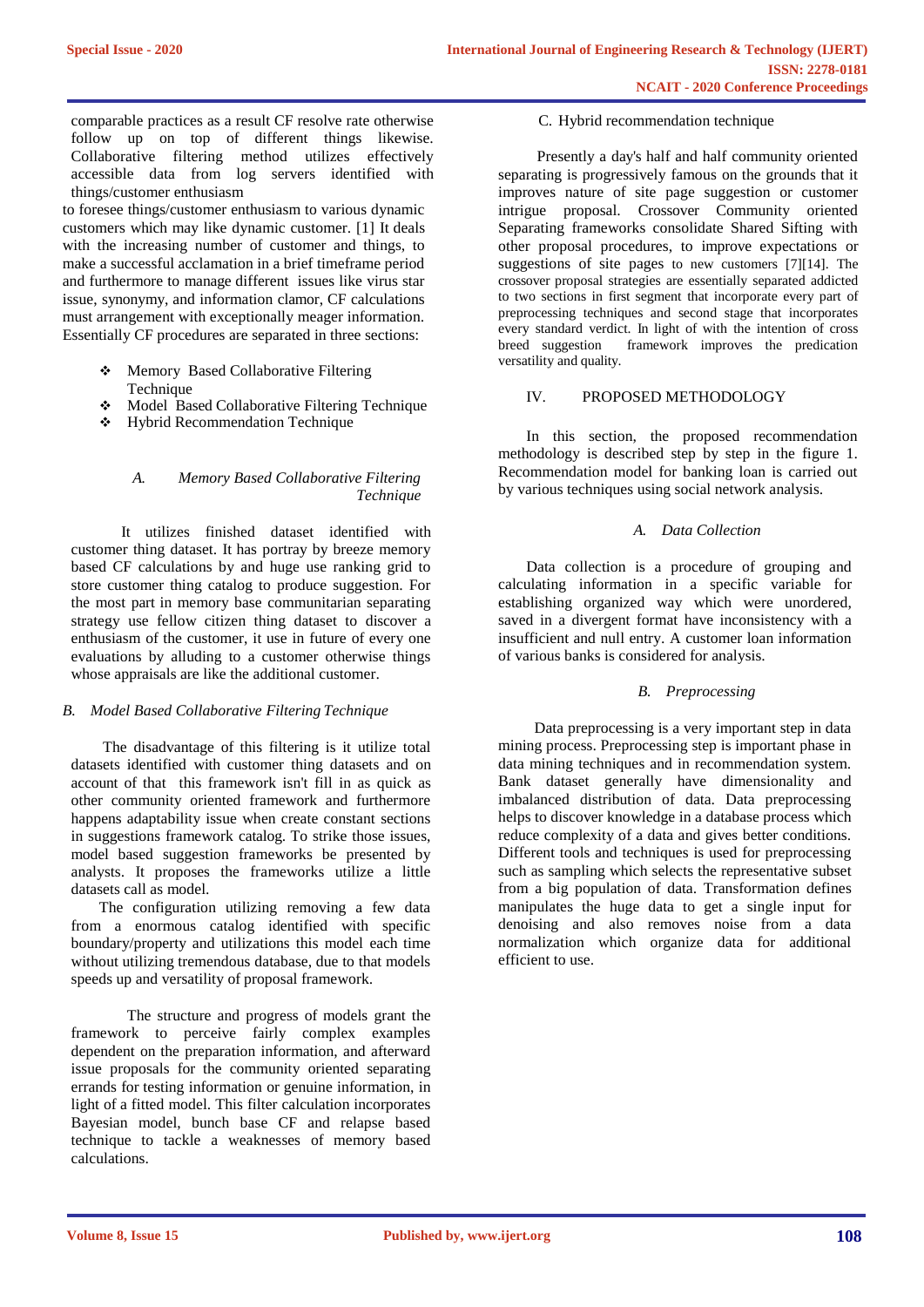

## **figure1: Methodology for the Proposed Work**

# *C.Construction of Banking Social Network*

As inescapable as social media life has become, there is a solid case for empowering this medium inside the banking association, too. A bank's inner customers are as significant a wellspring of criticism as outer ones, and setting up a framework that can group representative input and transform it into helpful bits of knowledge can have a large number of advantages.

Social media and network is itself dynamic with several networking sites which comes and go in a rapid speed. In past few year with a emergence of strong contenders like facebook and twitter as stabled. Compared to other consumer serving industries called retail and consumer goods, banking sector has more participants through social network commitment. Banks are essentially service focused, high customer connection and social network gives an opportunity which helps as their advantage.

*D. Applying Social Network Analysis Techniques to find Centrality Players*

Social network extraction permits the derivation of inferred connections and the choice of connections applicable for proposed examination methods. The examination of the subsequent informal community diagram depends on authoritative and singular investigation so as to allow a propelled customer to reach inferences with respect to the conduct of the association, in light of built up interpersonal organization chart measurements.

Long range social network locales are developing in ubiquity, and have quickly become an installation in mainstream society. Strikingly, the elements of criminal associations have for quite some time been researched by understanding the availability of key and key players in the association. On account of deducing the conduct elements of an association, just as every sensible situation, just incomplete perception of the informal organization is conceivable. Once the graph is created it is possible to perform analysis, organizational analysis. Individual level of analysis characterizes the members of organization in order to identify key customer. Many decisions based on known data are taken in bank. Extraction of transaction pattern helps the bankers to identify and authenticate a customer for loan.

# *E. Scoring based on the Customer Transaction*

Scoring and Behavioral scoring are the procedures that assist associations with choosing whether or not to give credit to consumers who concern them Credit scoring these days depends on factual or operational exploration techniques. The measurable devices incorporate separate investigation which is basically direct relapse, a variation of this called logistic regression and classification trees, in some cases called recursive partitioning.

The Operational research methods incorporate variations of linear programming. Most scorecard developers utilize one of these strategies or a blend of the procedures Conduct scoring frameworks permit banks to settle on better choices in overseeing existing clients by estimating their future execution. The choices to be made incorporate what credit breaking point to dole out, regardless of whether to advertise new items to these specific customers, and if the record turns awful how to deal with the recuperation of the debit. The additional data in conduct scoring utilizes attributes of customer ongoing conduct to anticipate whether they are probably going to default. The technique is fundamentally the same as that of credit scoring.

An example of customers is picked so the information on their exchange execution either side of a self-assertively picked perception point is accessible.